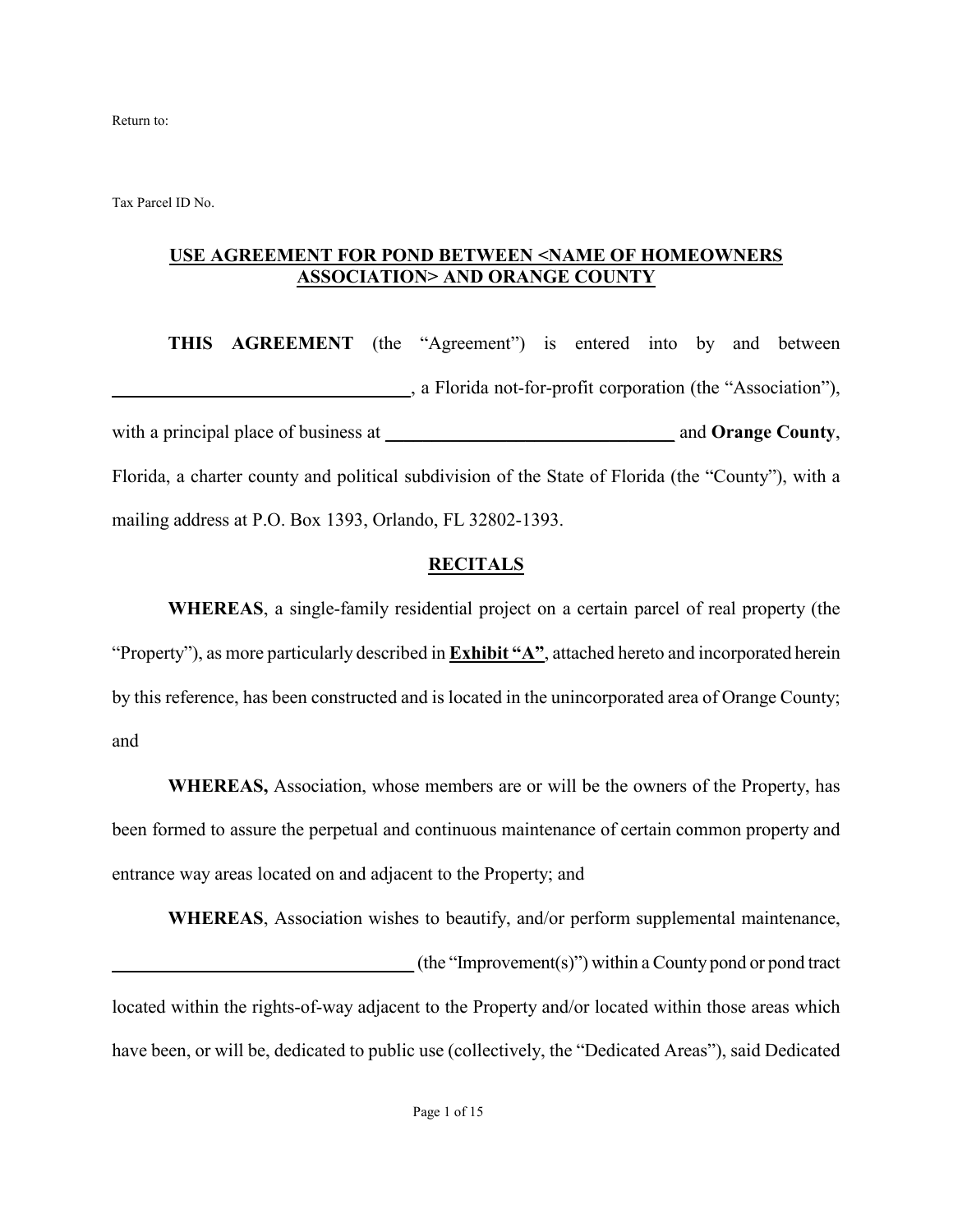Areas being within the boundaries of or adjacent to the Property, as more particularly described on **Exhibit "B"** attached hereto and incorporated herein by this reference; and

**WHEREAS**, Association desires to obtain a Right-of-Way Utilization Permit (the "Permit") from County, whereby Association will be allowed to install and maintain the Improvement(s), as described in the attached and incorporated **Exhibit "C"**, within the Dedicated Areas; and

**WHEREAS**, County requires that Association undertake certain commitments and covenants with respect to the Improvement(s).

**NOW**, **THEREFORE**, in consideration of the foregoing and of the terms and conditions set forth herein, the parties agree as follows:

- 1. **RECITALS**. The foregoing recitals are true and correct and form a material part of this Agreement.
- 2. **RIGHT-OF-WAY UTILIZATION PERMIT.** County shall issue the Permit to Association subject to the terms of this Agreement. Association shall not, while installing or maintaining any or all of the Improvement(s), damage or disturb any portion of the Dedicated Areas without prior written approval by County and County's prior written approval of a plan to restore the Dedicated Areas. Nothing contained herein or by virtue of the issuance of the Permit shall give or grant to Association any ownership rights to any portion of the Dedicated Areas.
- 3. **COORDINATION.** Prior to undertaking any action within the Dedicated Areas, Association shall coordinate with County by contacting the manager of the Orange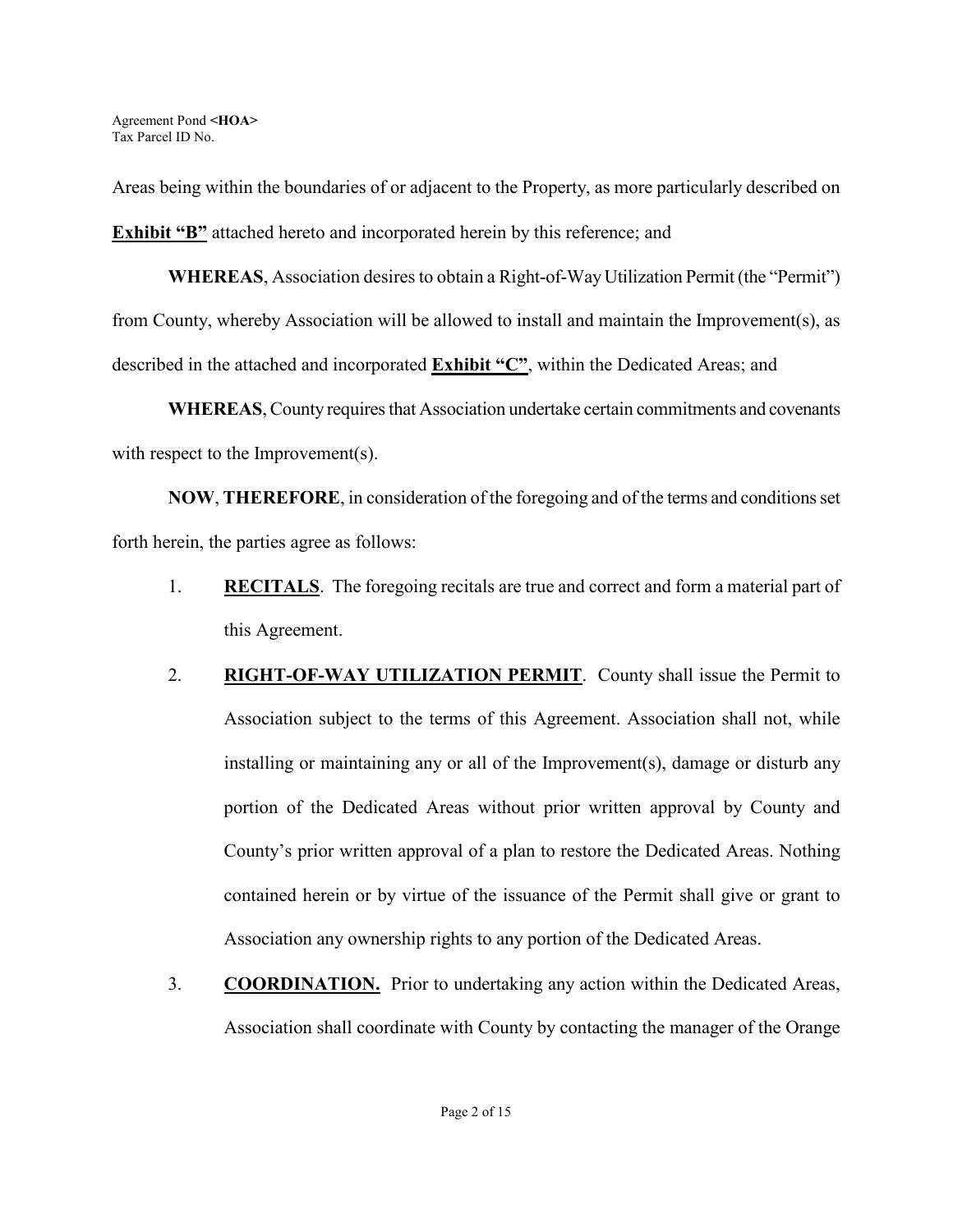County Division of Stormwater at 4200 South John Young Parkway, Building 1, Orlando, FL 32839, and/or by calling the division at 407- 836-7877. Any action, structure, item, modification, installation, or clearing that, in County's sole opinion, may impede the functional operation of planned, proposed, or existing underdrains shall not be permitted under this Agreement. The Improvement(s) shall be performed, established, and maintained in such a manner as will not interfere with the use of the Dedicated Areas by the public nor create a safety hazard on such Dedicated Areas. If County determines that any change(s) made by Association may present a safety hazard, then Association, at its sole expense and at no cost to County, shall relocate or remove such change(s) in such a manner as to eliminate the hazard, to the satisfaction of County.

4. **ADDITIONAL PROVISIONS.** No additional trees, irrigation lines, bushes, plants, benches, litter receptacles, utilities, or any other items or structures shall be permitted within the Dedicated Areas. Any damage to the Dedicated Areas resulting from the installation or maintenance of the Improvement(s) shall be corrected by Association within seven (7) days, including but not limited to ruts caused by mowing equipment or scalping of the berm or slopes. Nothing in this Agreement is intended to nor shall constitute an agreement by County to alter or change its mowing schedule for the Dedicated Areas. As per its usual practices, County may skip a cycle any time County finds that the Dedicated Areas do not require maintenance at that particular instance.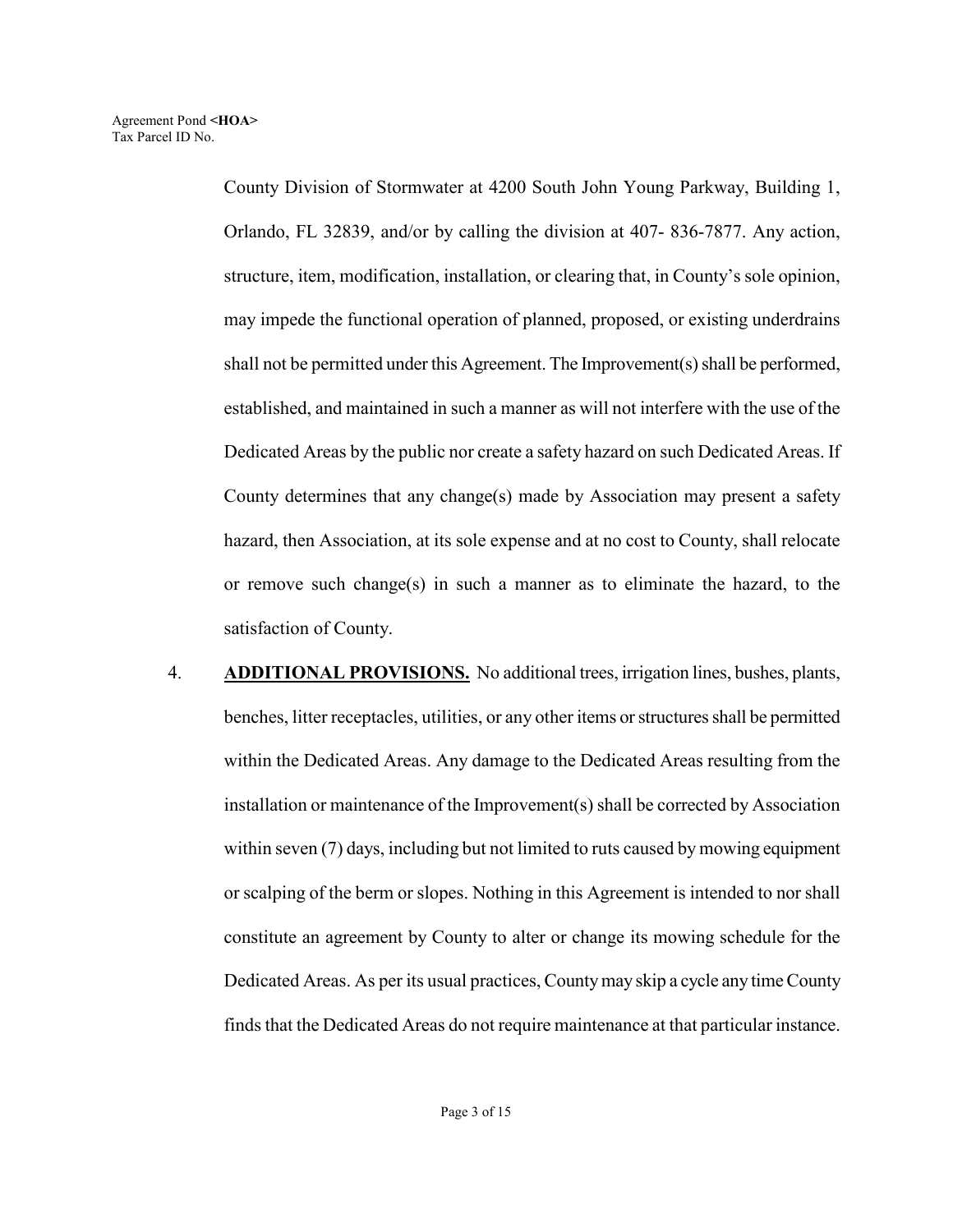This decision shall be at the sole discretion of County's maintenance crew foreperson.

- 5. **REMOVAL/RELOCATION**. If, in the sole opinion of County, the Improvement(s) interferes with any construction, reconstruction, alteration, improvement(s), or maintenance which County desires to perform on, around, or under the Dedicated Areas, or if County desires removal for any reason, then written notice of such shall be sent to Association. Association shall remove or relocate the Improvement(s) as requested by County, and to County's satisfaction, within thirty (30) days of said notice or, in the event such notice is returned as undeliverable to Association's address listed above, within thirty (30) days of the first date of publication of legal notice, which publication shall appear in not less than two weekly issues of a newspaper of general circulation in Orange County, Florida. Any such relocation or removal of the Improvement(s) shall be at no cost or expense to County.
- 6. **INDEMNIFICATION**. To the fullest extent permitted by law, Association shall defend, indemnify, and hold harmless County from and against all claims, damages, losses, and expenses, including reasonable attorney fees and costs, arising out of, or resulting from, the performance of their operations under this Agreement. Association shall defend, indemnify, and hold harmless County (and any governmental body or utility authority properly using the Dedicated Areas) from and against all expenses, costs, or claims for any damages to the Improvement(s) which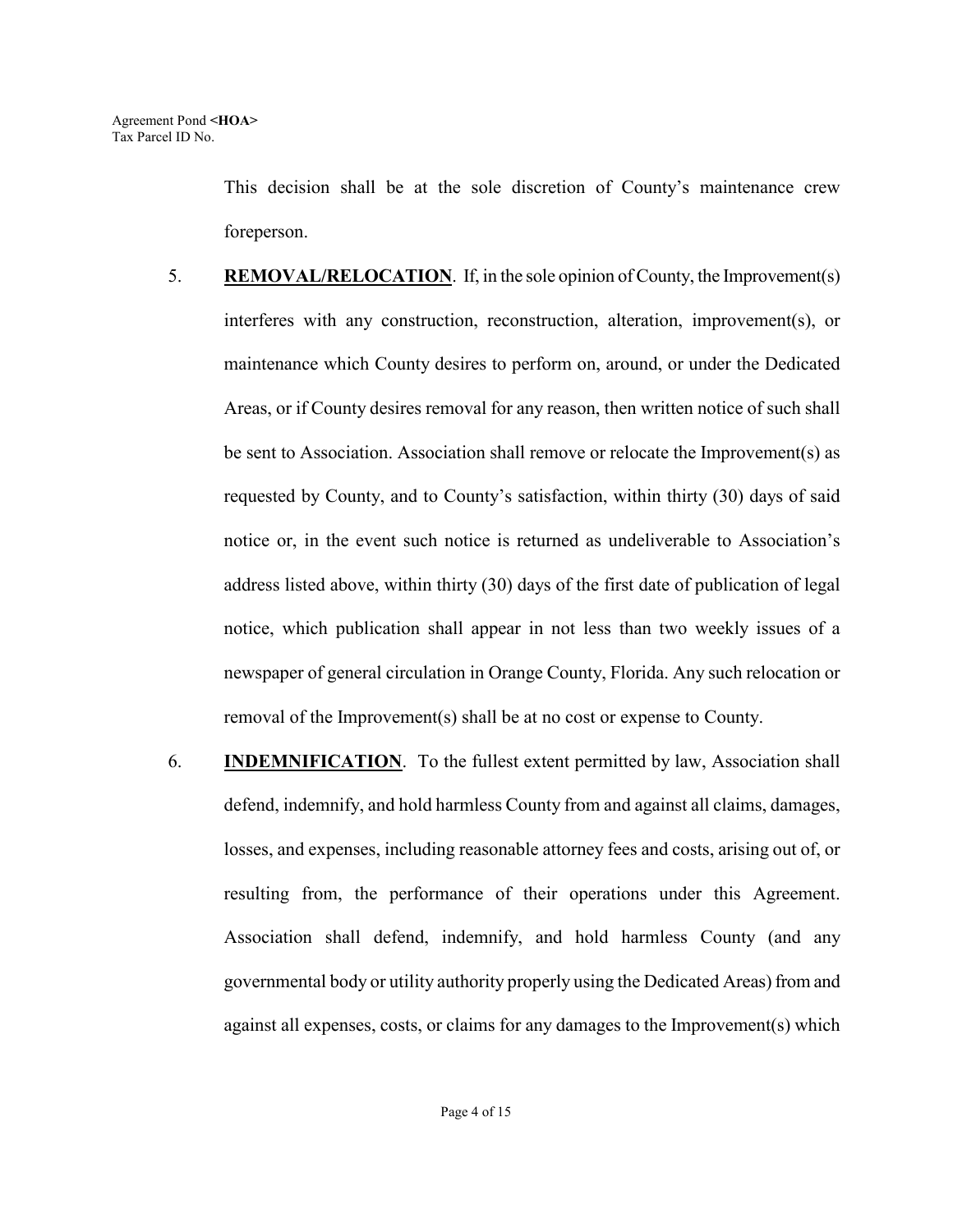may result from the use of the right-of-way by County or other governmental body or authority due to maintenance, construction, installation, or other proper use within the Dedicated Areas.

- 7. **INSURANCE**. Throughout the duration of this Agreement, including the initial period and any extensions thereto, Association shall obtain and possess Commercial General Liability coverage for all operations under this Agreement, including but not limited to Contractual, Products and Completed Operations, and Personal Injury. The limits shall be not less than \$500,000 Combined Single Limits (CSL) or its equivalent. Prior to commencing operations under this Agreement, Association shall provide Certificates of Insurance to County to verify coverage. The name of the development, subdivision, or project in which the Improvement(s) are to be installed and the type and amount of coverage provided, shall be clearly stated on the face of each Certificate of Insurance. The insurance coverage shall name Orange County, Florida as an additional insured, and shall contain a provision which forbids any cancellation, changes or material alterations, or renewal of coverage without providing thirty (30) days prior written notice to County.
- 8. **RECORDING**. This Agreement shall be recorded in the Public Records of Orange County, Florida within thirty (30) days of its execution. Promptly upon execution of this Agreement, Association shall pay to County an amount equal to the applicable cost of recording this Agreement in the Public Records of Orange County, Florida.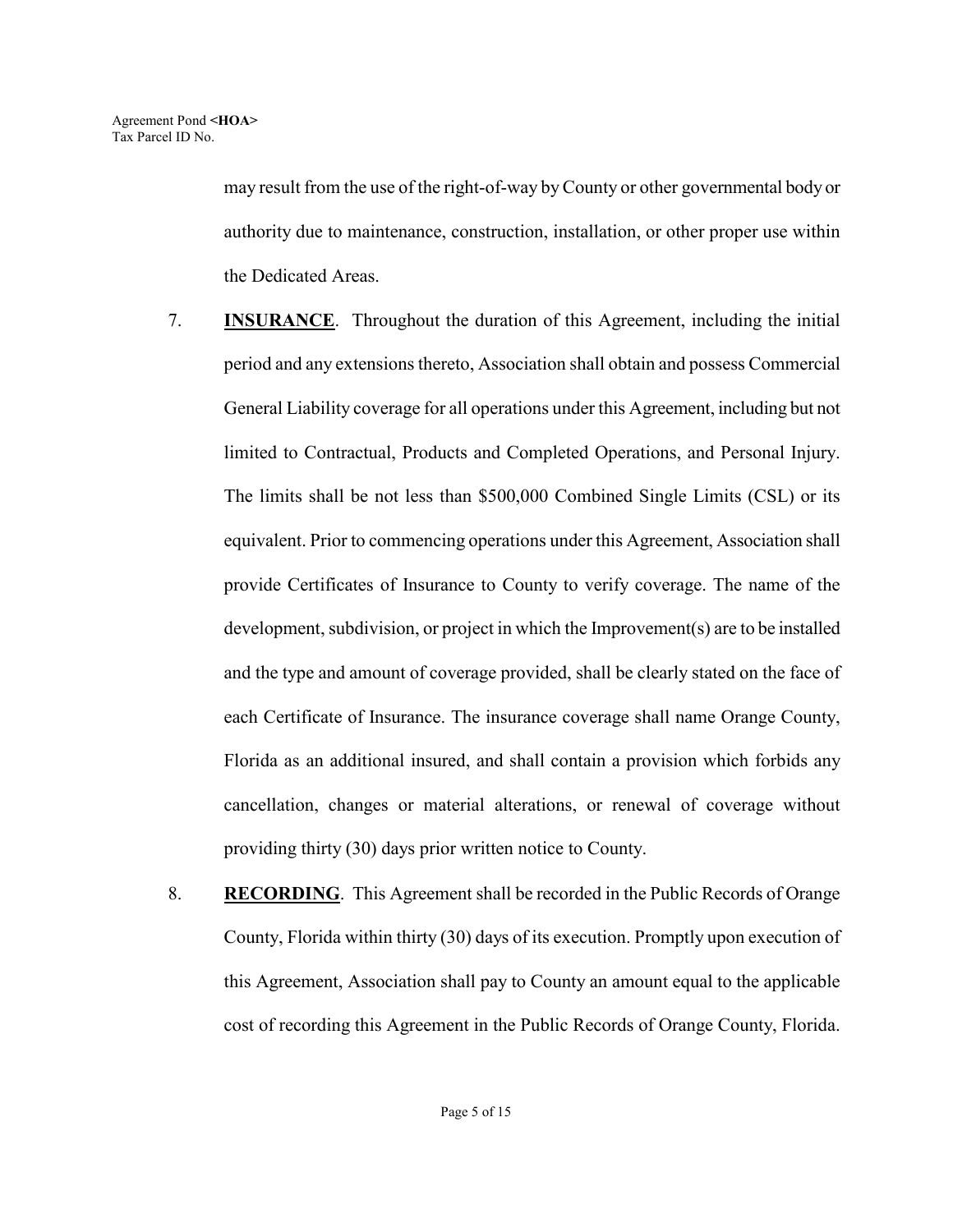- 9. **COVENANTS RUNNING WITH THE LAND**. The provisions of this Agreement shall constitute covenants running with the land or an equitable servitude upon the land, as the case may be, applicable to all of the Property described herein or any portion thereof. Furthermore, this Agreement shall be binding on all parties having any right, title, or interest in the Property described herein, or any portion thereof, and their heirs, personal representatives, successors, and assigns. Association declares that the Property described in this Agreement and any portion thereof shall be held, sold, and conveyed subject to the provisions of this Agreement. This Agreement shall inure to the benefit of and be enforceable by County and its legal representatives, successors, and assigns.
- 10. **DURATION**. The provisions, restrictions, and covenants of this Agreement shall run with and bind the land for a period of twenty-five (25) years from the date this Agreement is recorded in the Public Records of Orange County, Florida. Thereafter, this Agreement shall be automatically extended for successive periods of ten (10) years each, unless a written instrument agreeing to revoke said provisions, restrictions, and covenants is approved by a majority of the Orange County Board of County Commissioners and by either (1) Association or (2) the then owners of not less than three-fourths of the lots on the Property described herein. No such agreement to revoke shall be effective until said written instrument has been signed, acknowledged, and recorded in the Public Records of Orange County, Florida.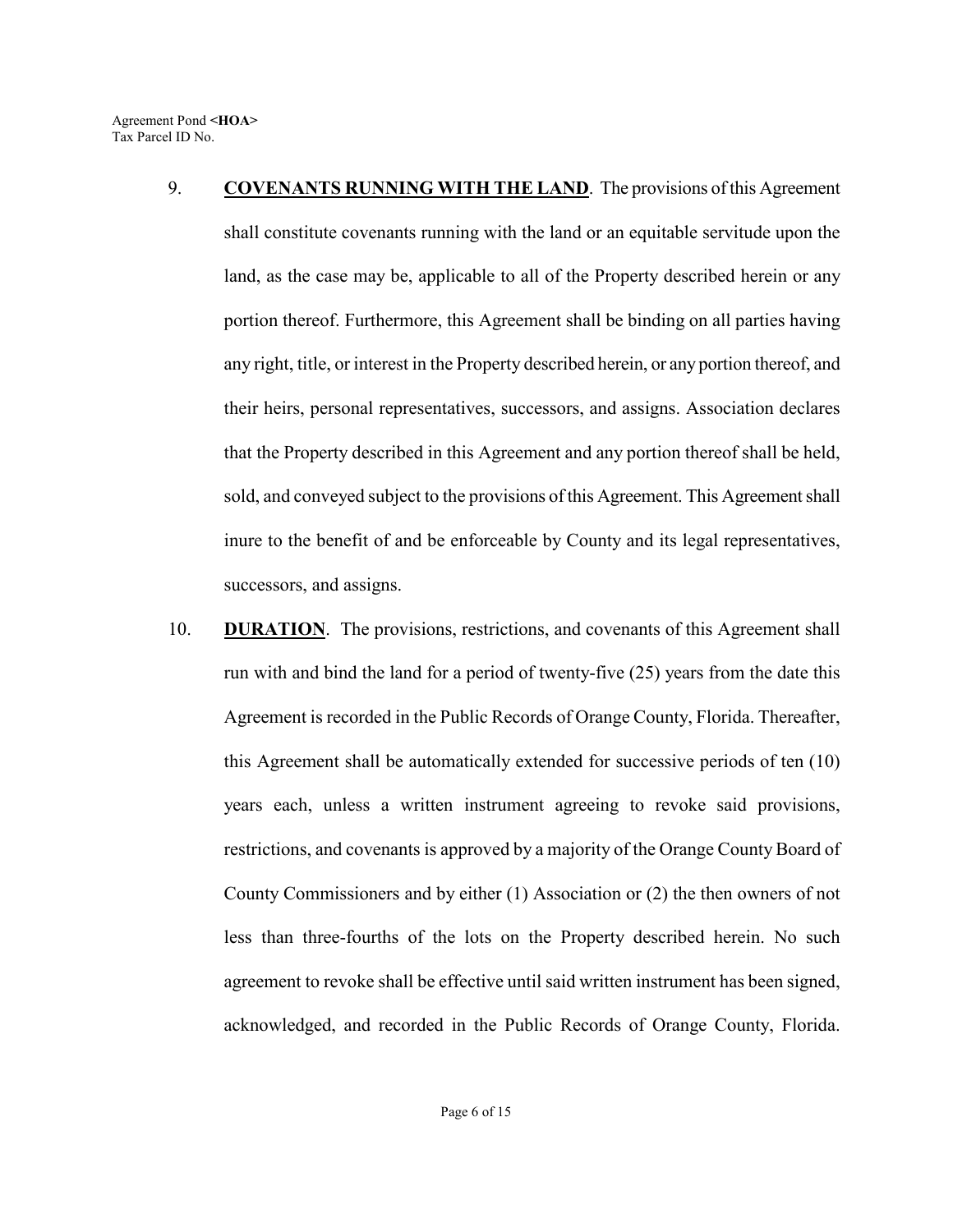Notwithstanding any of the above provisions, County shall have the right to cancel this Agreement upon thirty (30) days prior written notice to Association or to all of the owners of said lots. No such cancellation shall be effective until a written instrument has been executed and acknowledged by the Board of County Commissioners and recorded in the Public Records of Orange County, Florida.

- 11. **AMENDMENT**. The provisions, restrictions, and covenants of this Agreement shall not be modified or amended except in a written instrument approved by a majority of the Orange County Board of County Commissioners and by either (i) Association or (ii) the then owners of not less than three-fourths of the lots on the Property described herein. No such modification or amendment shall be effective until said written instrument has been signed, acknowledged, and recorded in the Public Records of Orange County, Florida.
- 12. **COMPLIANCE WITH APPLICABLE LAWS**. Association shall comply with all applicable state laws and county ordinances, including the Orange County Right-of-Way Utilization Regulations.
- 13. **DISCLAIMER OF COUNTY RESPONSIBILITY**. Nothing contained herein shall create any obligation on the part of County to maintain or participate in the maintenance of the Improvement(s).
- 14. **EFFECTIVE DATE**. This Agreement shall take effect upon being recorded in the Public Records of Orange County, Florida.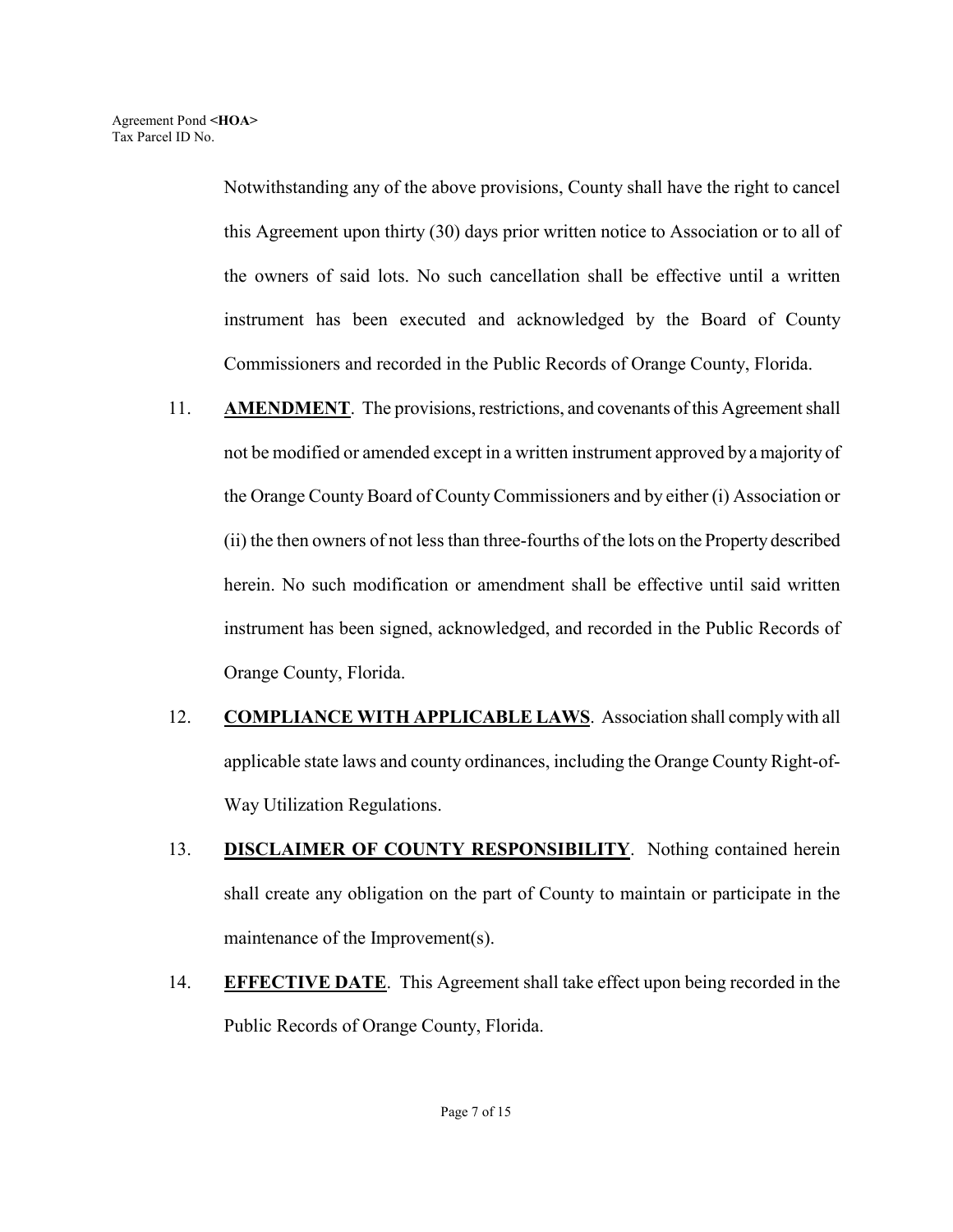**IN WITNESS WHEREOF**, the parties have caused this Agreement to be duly executed

by their respective duly authorized representatives on the dates set forth below.

## **COUNTY**

ORANGE COUNTY, FLORIDA By: Board of County Commissioners

By: \_\_\_\_\_\_\_\_\_\_\_\_\_\_\_\_\_\_\_\_\_\_\_\_\_\_

 **Jerry L. Demings** Orange County Mayor

 $Date:$ 

ATTEST: Phil Diamond, CPA, County Comptroller As Clerk of the Board of County Commissioners

By:

Deputy Clerk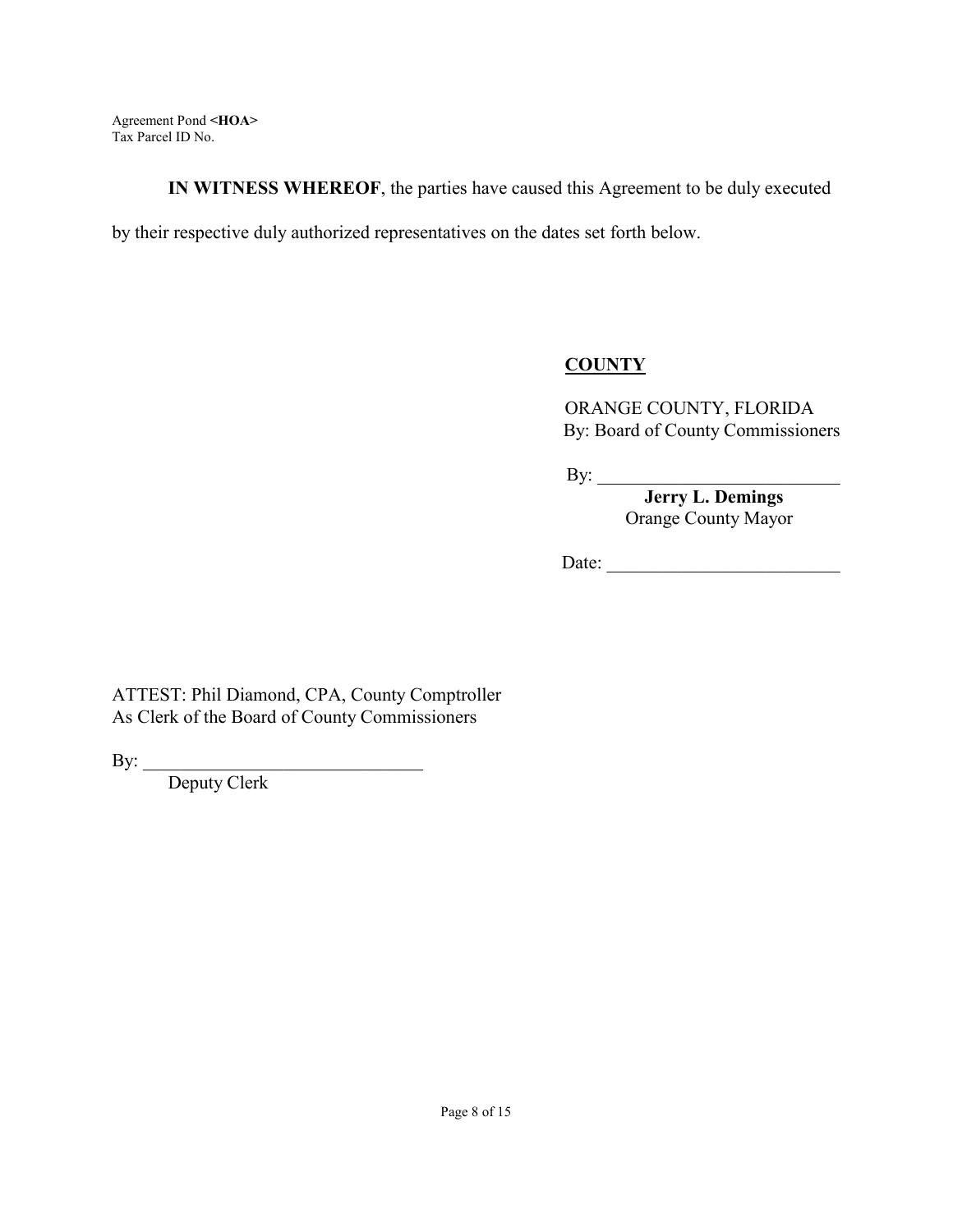I hereby acknowledge receipt of this notice and further acknowledge that I have read and understand all of the provisions contained herein.

## **OWNER**

By: \_\_\_\_\_\_\_\_\_\_\_\_\_\_\_\_\_\_\_\_\_\_\_\_\_\_\_\_\_\_\_\_

Print Name: 1988

WITNESS: WITNESS:

Print Name: \_\_\_\_\_\_\_\_\_\_\_\_\_\_\_\_\_\_\_\_\_ Print Name:

# **STATE OF \_\_\_\_\_\_\_\_\_\_\_\_\_\_\_\_\_\_\_\_ COUNTY OF \_\_\_\_\_\_\_\_\_\_\_\_\_\_\_\_\_\_**

The foregoing instrument was acknowledged before me **by means of physical presence / online notarization**, this **(date)** by **(name of person acknowledging)**, who is personally known to me or has produced **(type of identification)**, as identification.

> $\mathcal{L}_\text{max}$  and  $\mathcal{L}_\text{max}$  and  $\mathcal{L}_\text{max}$  and  $\mathcal{L}_\text{max}$ Signature of person taking acknowledgement Name typed, printed or stamped: **\_\_\_\_\_\_\_\_\_\_\_\_\_\_\_\_\_\_\_\_\_** Tittle or rank**: \_\_\_\_\_\_\_\_\_\_\_\_\_\_\_\_\_\_\_\_\_\_\_\_**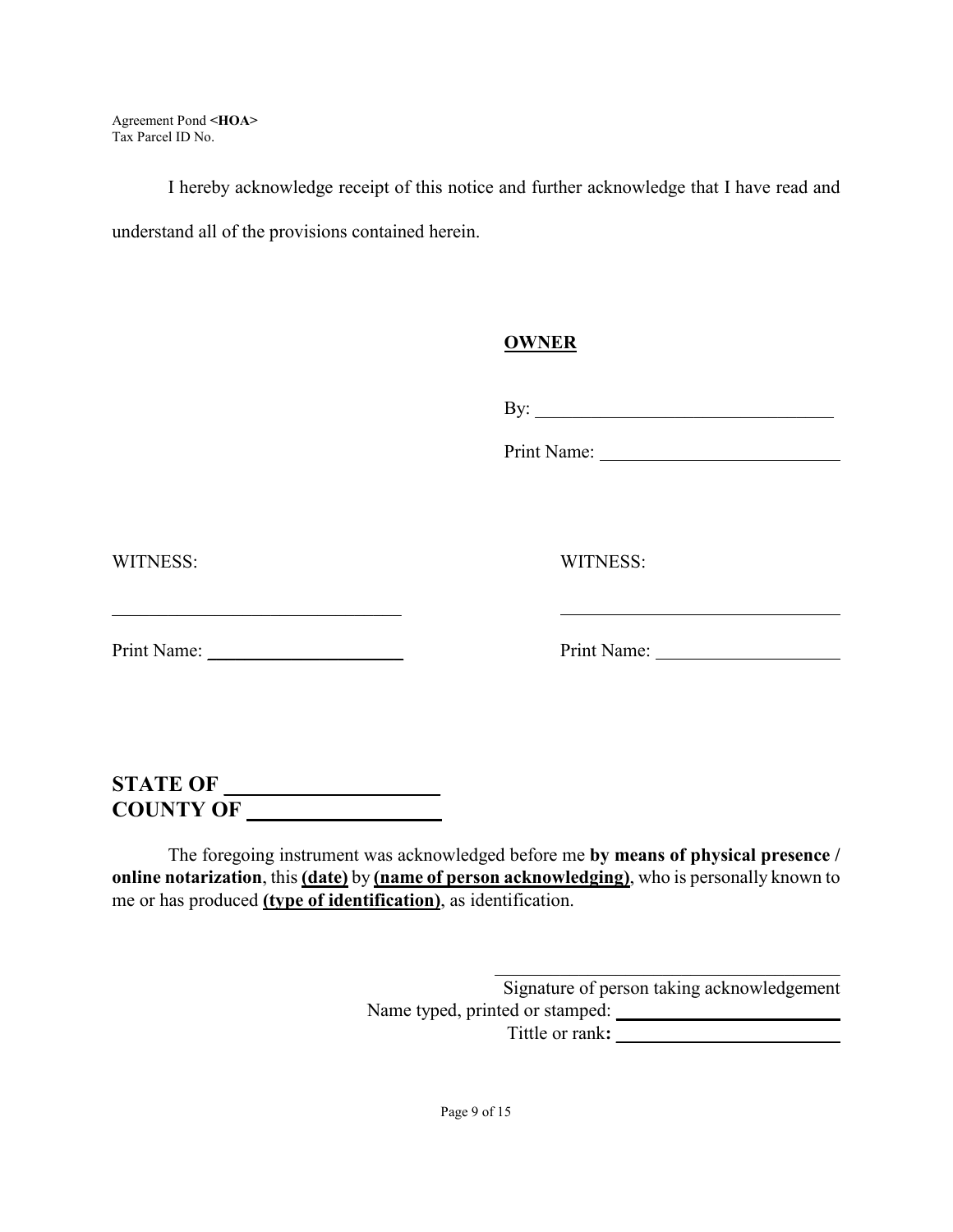I hereby acknowledge receipt of this notice and further acknowledge that I have read and understand all of the provisions contained herein.

## **OWNER**

By: \_\_\_\_\_\_\_\_\_\_\_\_\_\_\_\_\_\_\_\_\_\_\_\_\_\_\_\_\_\_\_\_

Print Name:

WITNESS: WITNESS:

Print Name: \_\_\_\_\_\_\_\_\_\_\_\_\_\_\_\_\_\_\_\_\_ Print Name:

# **STATE OF \_\_\_\_\_\_\_\_\_\_\_\_\_\_\_\_\_\_\_\_ COUNTY OF \_\_\_\_\_\_\_\_\_\_\_\_\_\_\_\_\_\_**

The foregoing instrument was acknowledged before me **by means of physical presence / online notarization**, this **(date)** by **(name of person acknowledging)**, who is personally known to me or has produced **(type of identification)**, as identification.

> $\mathcal{L}_\text{max}$  and  $\mathcal{L}_\text{max}$  and  $\mathcal{L}_\text{max}$  and  $\mathcal{L}_\text{max}$ Signature of person taking acknowledgement Name typed, printed or stamped: **\_\_\_\_\_\_\_\_\_\_\_\_\_\_\_\_\_\_\_\_\_\_** Tittle or rank**: \_\_\_\_\_\_\_\_\_\_\_\_\_\_\_\_\_\_\_\_\_\_\_\_**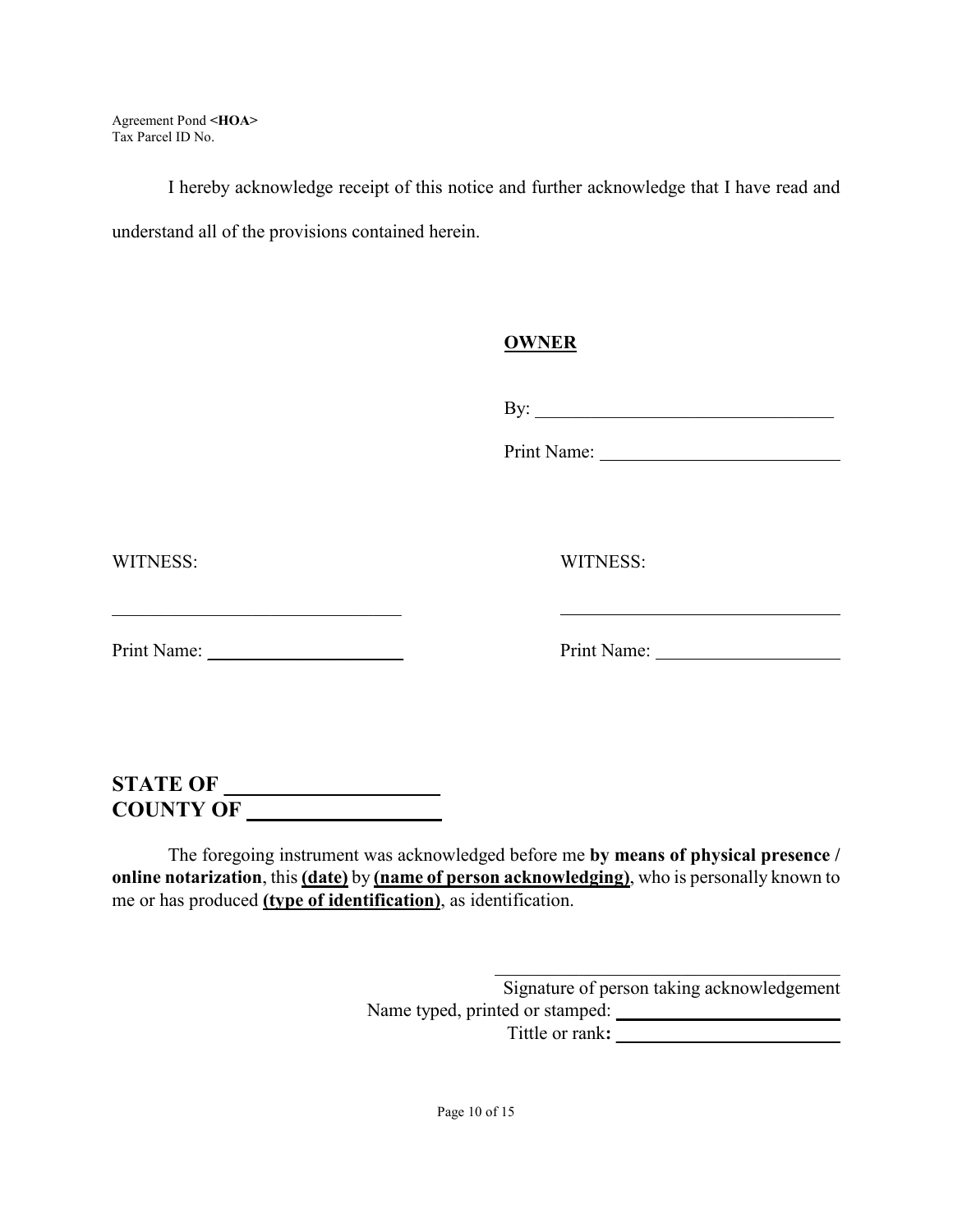#### **DEVELOPER**

|          | <name developer="" of=""><br/>a <state and="" entity="" of="" type=""></state></name> |
|----------|---------------------------------------------------------------------------------------|
|          | By: $\qquad \qquad$                                                                   |
|          |                                                                                       |
|          |                                                                                       |
|          |                                                                                       |
| WITNESS: | WITNESS:                                                                              |
|          |                                                                                       |

# WITNESS:

**STATE OF \_\_\_\_\_\_\_\_\_\_\_\_\_\_\_\_\_\_\_\_ COUNTY OF \_\_\_\_\_\_\_\_\_\_\_\_\_\_\_\_\_\_** 

The foregoing instrument was acknowledged before me **by means of physical presence / online notarization**, this **(date)** by **(name of member, manager, officer or agent)**, **(title of member, manger, officer or agent)** of **(name of company acknowledging)**, a **(state or place of formation)** limited liability company, on behalf of the corporation, who is personally known to me or has produced **(type of identification)**, as identification.

> Signature of person taking acknowledgement Name typed, printed or stamped: Tittle or rank**: \_\_\_\_\_\_\_\_\_\_\_\_\_\_\_\_\_\_\_\_\_\_\_\_**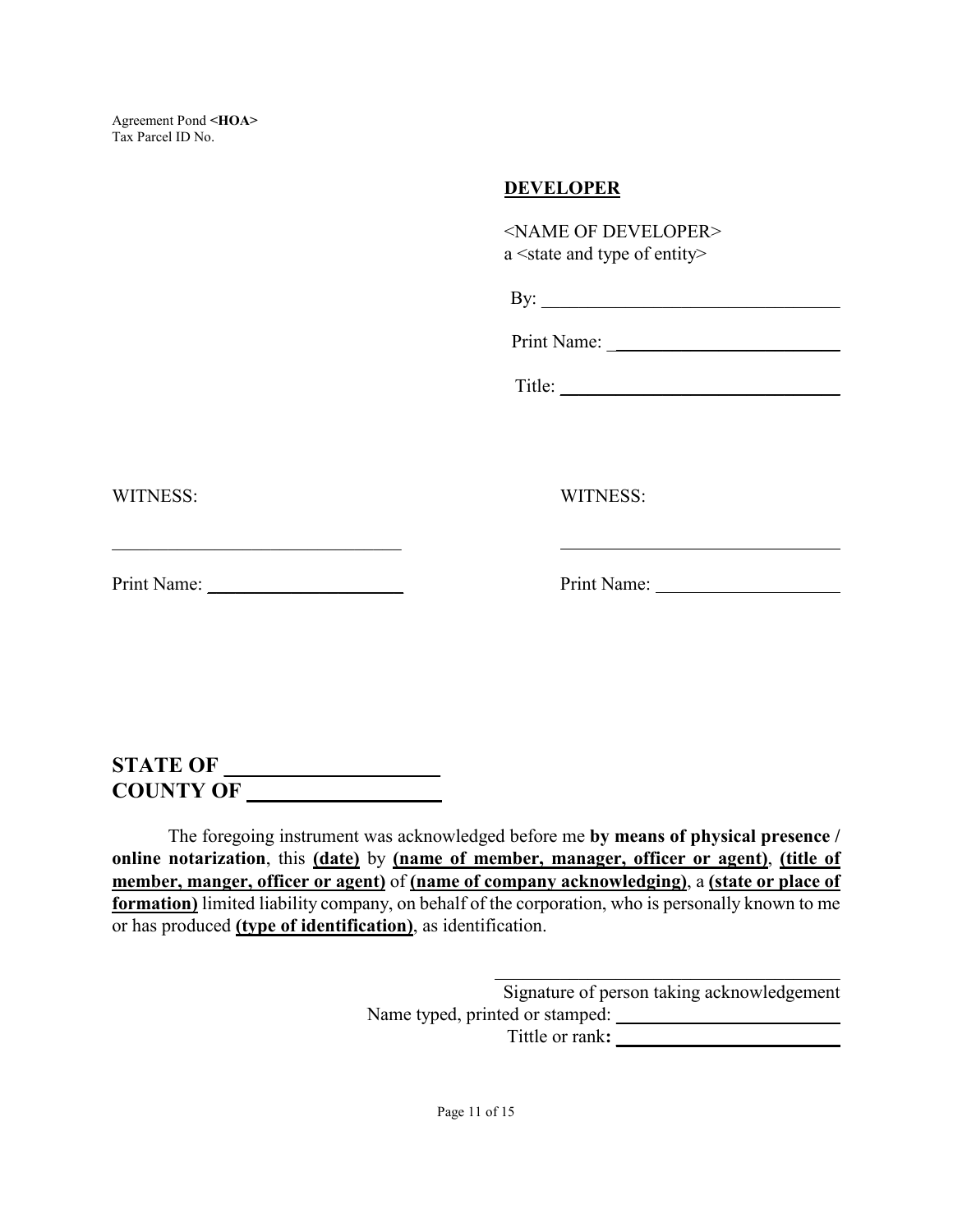#### **ASSOCIATION**

<NAME OF HOA> Homeowners' Association, Inc.

Print Name:

Title:

WITNESS: WITNESS:

Print Name: \_\_\_\_\_\_\_\_\_\_\_\_\_\_\_\_\_\_\_\_\_ Print Name:

 $\mathcal{L}_\text{max}$  , and the set of the set of the set of the set of the set of the set of the set of the set of the set of the set of the set of the set of the set of the set of the set of the set of the set of the set of the

# **STATE OF \_\_\_\_\_\_\_\_\_\_\_\_\_\_\_\_\_\_\_\_ COUNTY OF \_\_\_\_\_\_\_\_\_\_\_\_\_\_\_\_\_\_**

The foregoing instrument was acknowledged before me **by means of physical presence / online notarization**, this **(date)** by **(name of officer or agent)**, **(title of officer or agent)** of **(name of corporation acknowledging)**, a **(state or place of incorporation)** corporation, on behalf of the corporation, who is personally known to me or has produced **(type of identification)**, as identification.

> Signature of person taking acknowledgement Name typed, printed or stamped: **\_\_\_\_\_\_\_\_\_\_\_\_\_\_\_\_\_\_\_\_\_\_\_\_**  Tittle or rank**: \_\_\_\_\_\_\_\_\_\_\_\_\_\_\_\_\_\_\_\_\_\_\_\_**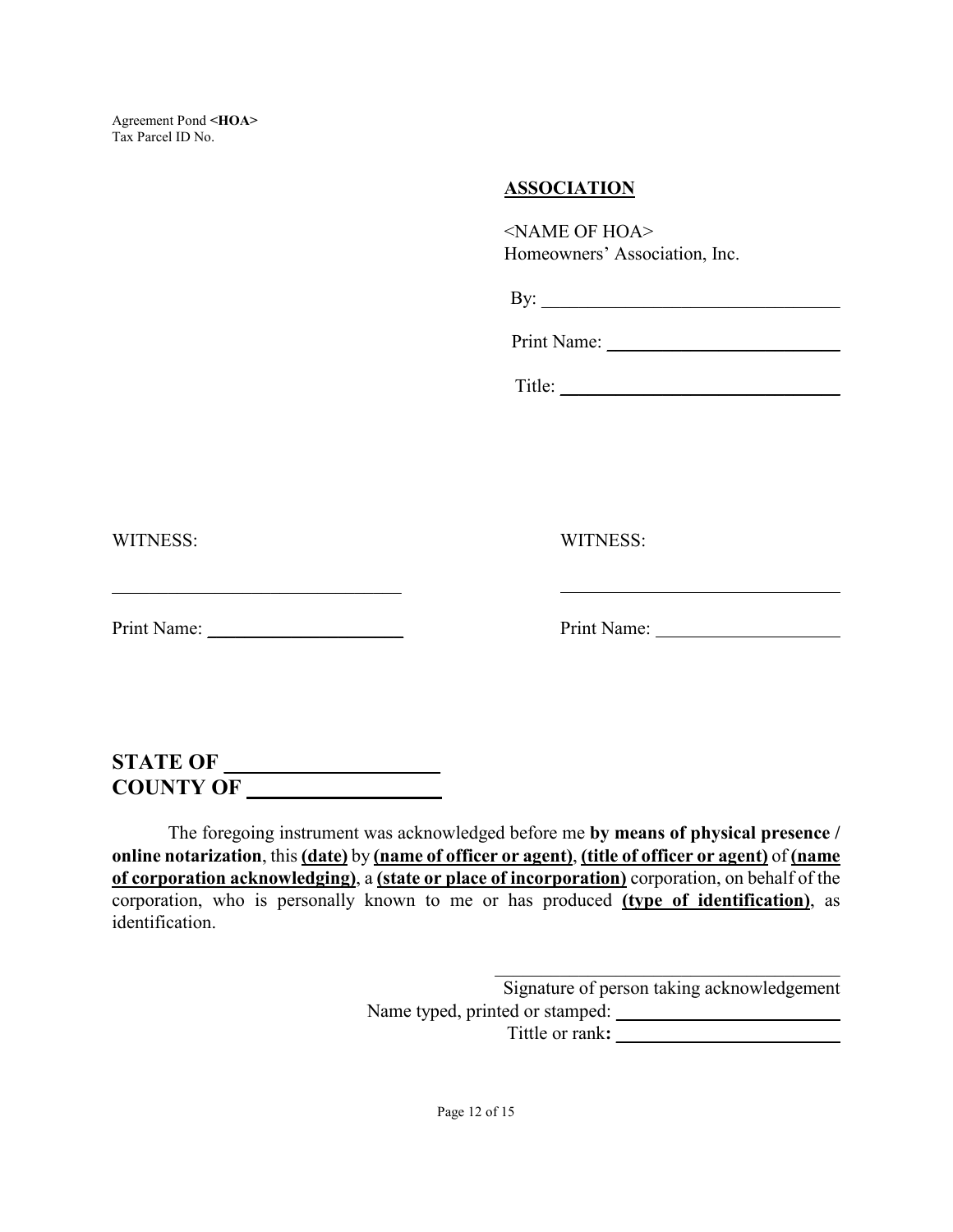# **EXHIBIT "A"**

Legal Description and Sketch of Description for Property

[See attached **\_\_** page(s)]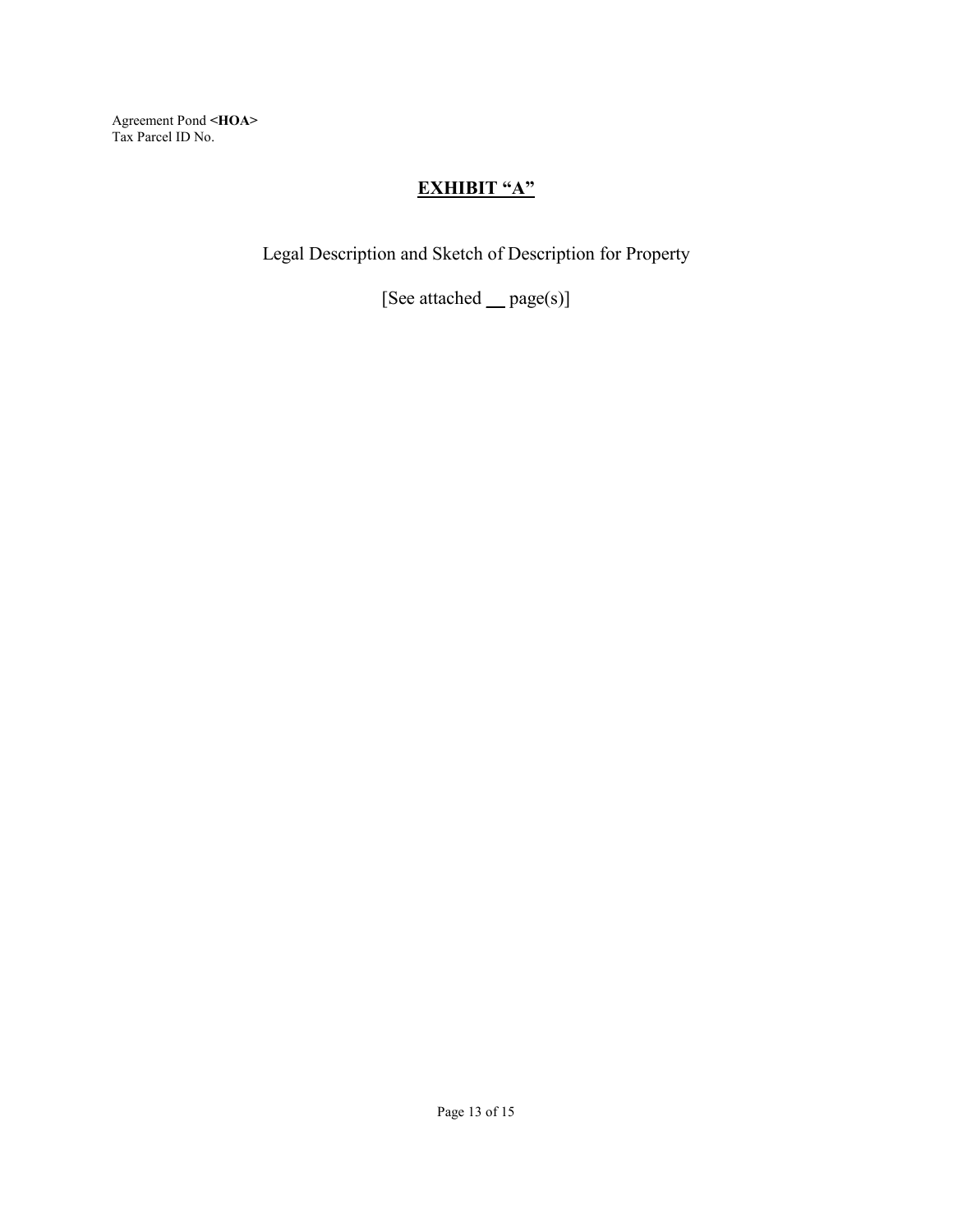## **EXHIBIT "B"**

Legal description and sketch of description for Dedicated Areas

[See attached **\_\_** page(s)]